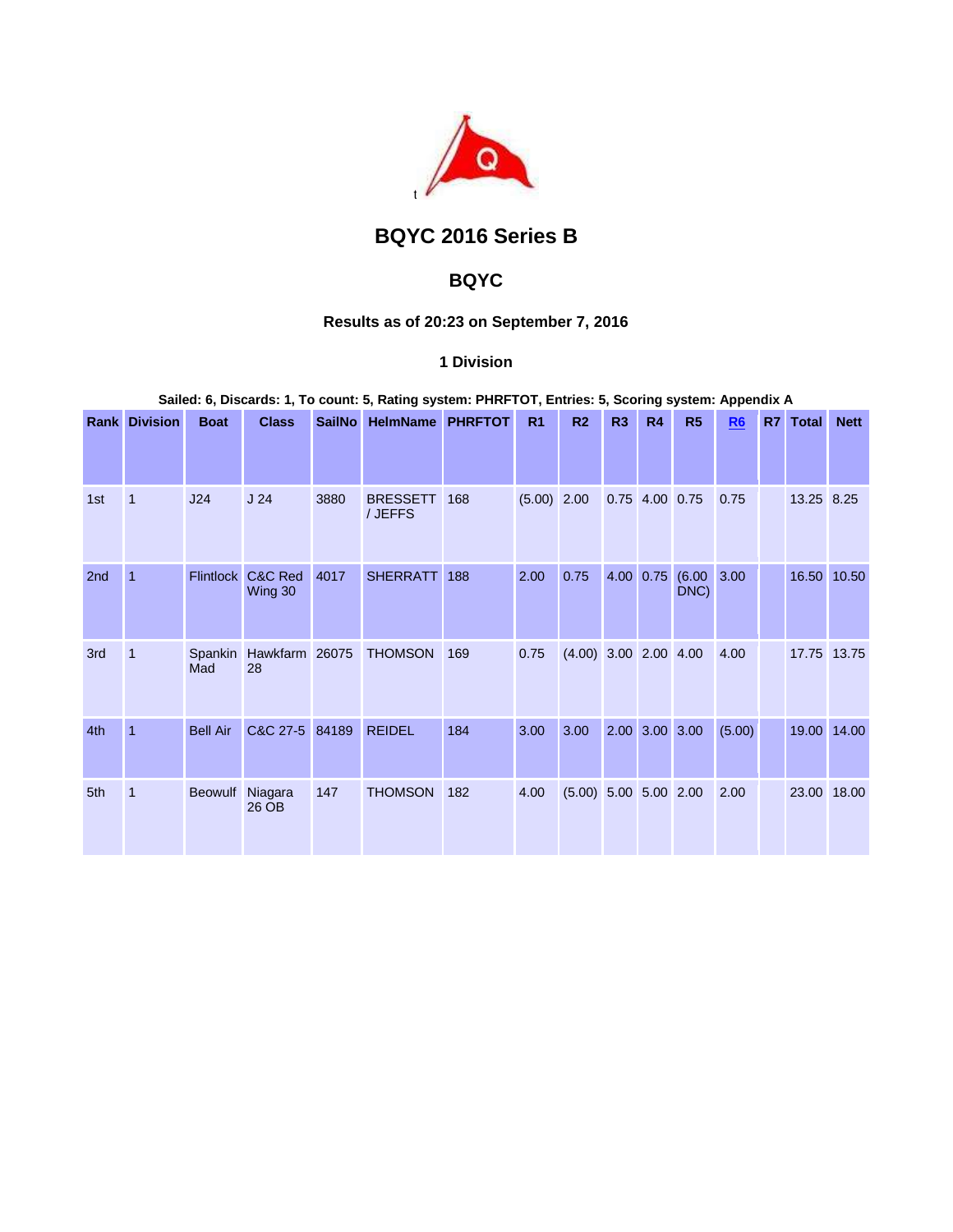## **3 Division**

|          | <b>Rank Division</b> | <b>Boat</b>              | <b>Class</b>        | <b>SailNo</b> | <b>HelmName</b> | <b>PHRFTOT</b> | R <sub>1</sub>            | R <sub>2</sub>          | R <sub>3</sub>           | R4                                    | R5                  | R6                  | R7 | <b>Total</b> | <b>Nett</b> |
|----------|----------------------|--------------------------|---------------------|---------------|-----------------|----------------|---------------------------|-------------------------|--------------------------|---------------------------------------|---------------------|---------------------|----|--------------|-------------|
| 1st      | $\mathbf{3}$         | Dream<br>Weaver          | Tanzer 26           | 480           | <b>LLOYST</b>   | 238            | 0.75                      | (6.00)                  | 0.75                     | 3.00                                  | 3.00                | 0.75                |    | 14.25 8.25   |             |
| 2nd      | $\overline{3}$       | Grayling                 | Grampian<br>26 OB   | 431           | <b>COOKE</b>    | 239            | 6.00                      | 0.75                    | 2.00                     | 0.75                                  | 0.75                | (13.00)<br>DNC)     |    | 23.25 10.25  |             |
| 3rd      | $\mathbf{3}$         | Freya                    | Grampian<br>26 IB   | 516           | <b>RENDER</b>   | 261            | 3.00                      | 2.00                    | 3.00                     | $(4.00)$ 2.00                         |                     | 3.00                |    | 17.00 13.00  |             |
| 4th      | $\overline{3}$       | Silent<br>Running        | <b>C&amp;C 25</b>   | 44098         | <b>SMITH</b>    | 239            | 2.00                      | 5.00                    | (6.00) 5.00              |                                       | 4.00                | 2.00                |    | 24.00 18.00  |             |
| 5th      | 3                    | Irish<br>Rover III       | Catalina<br>30 TMBS | 6135          | <b>SULLIVAN</b> | 208            | $(13.00 \ 3.00$<br>DNC)   |                         | 4.00                     | 2.00                                  | 5.00                | 4.00                |    | 31.00 18.00  |             |
| 6th      | 3                    | Quinte                   | Hullmaster 19<br>31 |               | <b>SHAW</b>     | 256            | 5.00                      | 4.00                    | (8.00) 7.00              |                                       | 6.00                | 5.00<br><b>DNF</b>  |    | 35.00 27.00  |             |
| 7th      | 3                    | Chudan                   | Tanzer 26           | 497           | <b>CORBETT</b>  | 239            | 4.00                      | (13.00 5.00)<br>DNC)    |                          | 6.00                                  | 7.00                | 13.00<br><b>DNC</b> |    | 48.00 35.00  |             |
| 8th      | $\overline{3}$       | Won By<br>One            | Hunter<br>25SD      | 25            | <b>KROCK</b>    | 263            | 7.00                      | $(13.00 \ 7.00$<br>DNC) |                          | 13.00<br><b>DNC</b>                   | 13.00<br><b>DNC</b> | 13.00<br><b>DNC</b> |    | 66.00 53.00  |             |
| 9th      | $\mathbf{3}$         | Locura                   | Catalina<br>30      | 2652          | <b>EASTCOTT</b> | 196            | (13.00 7.00<br>DNC)       |                         | 13.00 8.00<br><b>DNC</b> |                                       | DNC DNC             | 13.00 13.00         |    | 67.00 54.00  |             |
| $10th$ 3 |                      | Moments Northern<br>Away | 25                  | 192           | <b>CAMPBELL</b> | 261            | $(13.00 \ 8.00$<br>DNC)   |                         | <b>DNC</b>               | 13.00 13.00 13.00 13.00<br><b>DNC</b> | DNC                 | <b>DNC</b>          |    | 73.00 60.00  |             |
| $11th$ 3 |                      | Katem                    | Tanzer 26 617       |               | Wessel          | 239            | (13.00 13.00)<br>DNC) DNC |                         | 13.00 9.00<br><b>DNC</b> |                                       | DNC DNC             | 13.00 13.00         |    | 74.00 61.00  |             |

#### **Sailed: 6, Discards: 1, To count: 5, Rating system: PHRFTOT, Entries: 12, Scoring system: Appendix A**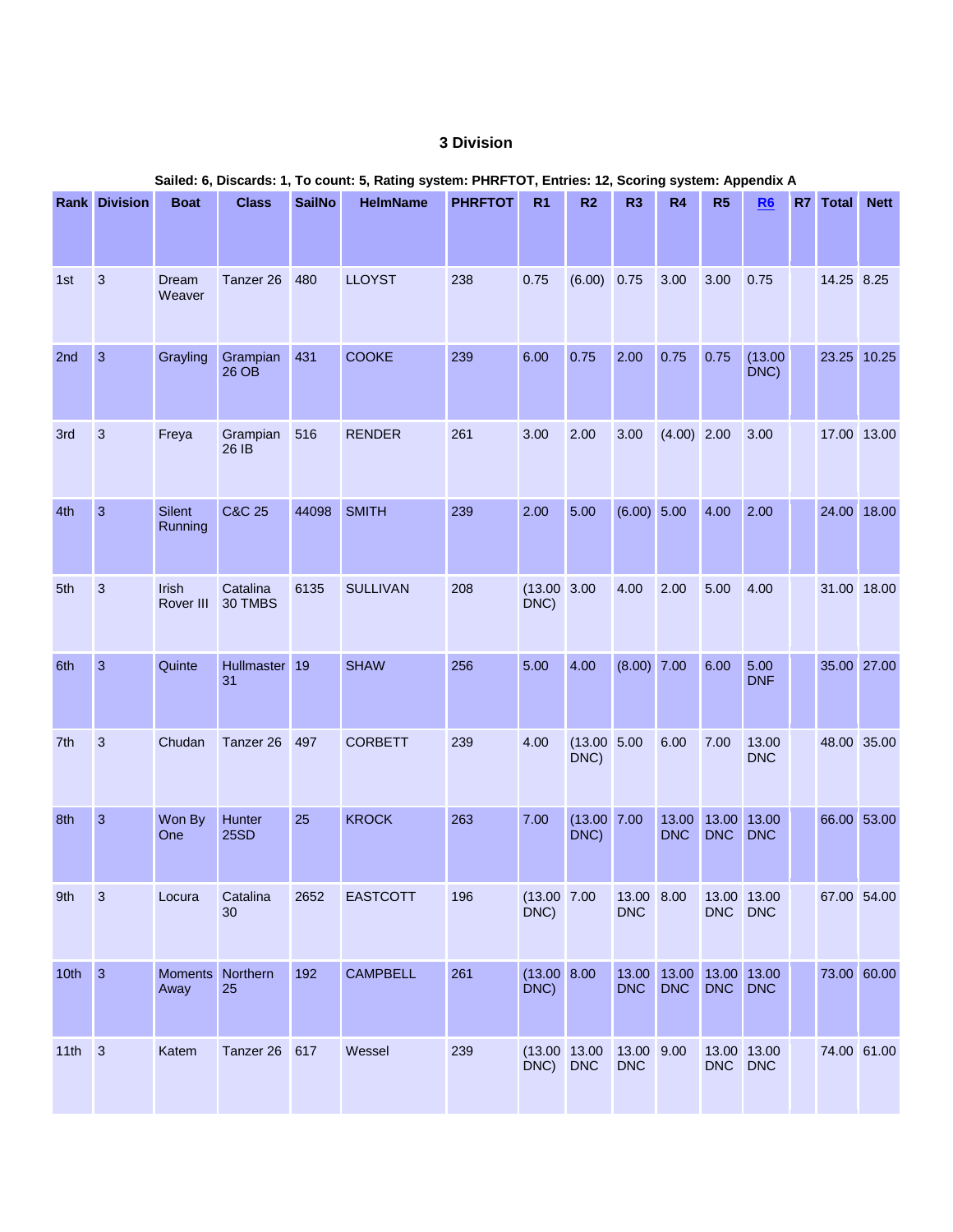| 12 <sub>th</sub> | Wanda-<br>rer | Edel 26 | 55 | WANNAMAKER 272 | $(13.00 \t13.00 \t13.00 \t13.00 \t13.00 \t13.00)$<br>DNC) | <b>DNC</b> | <b>DNC</b> | <b>DNC</b> | <b>DNC</b> | <b>DNC</b> | 78.00 65.00 |  |
|------------------|---------------|---------|----|----------------|-----------------------------------------------------------|------------|------------|------------|------------|------------|-------------|--|
|                  |               |         |    |                |                                                           |            |            |            |            |            |             |  |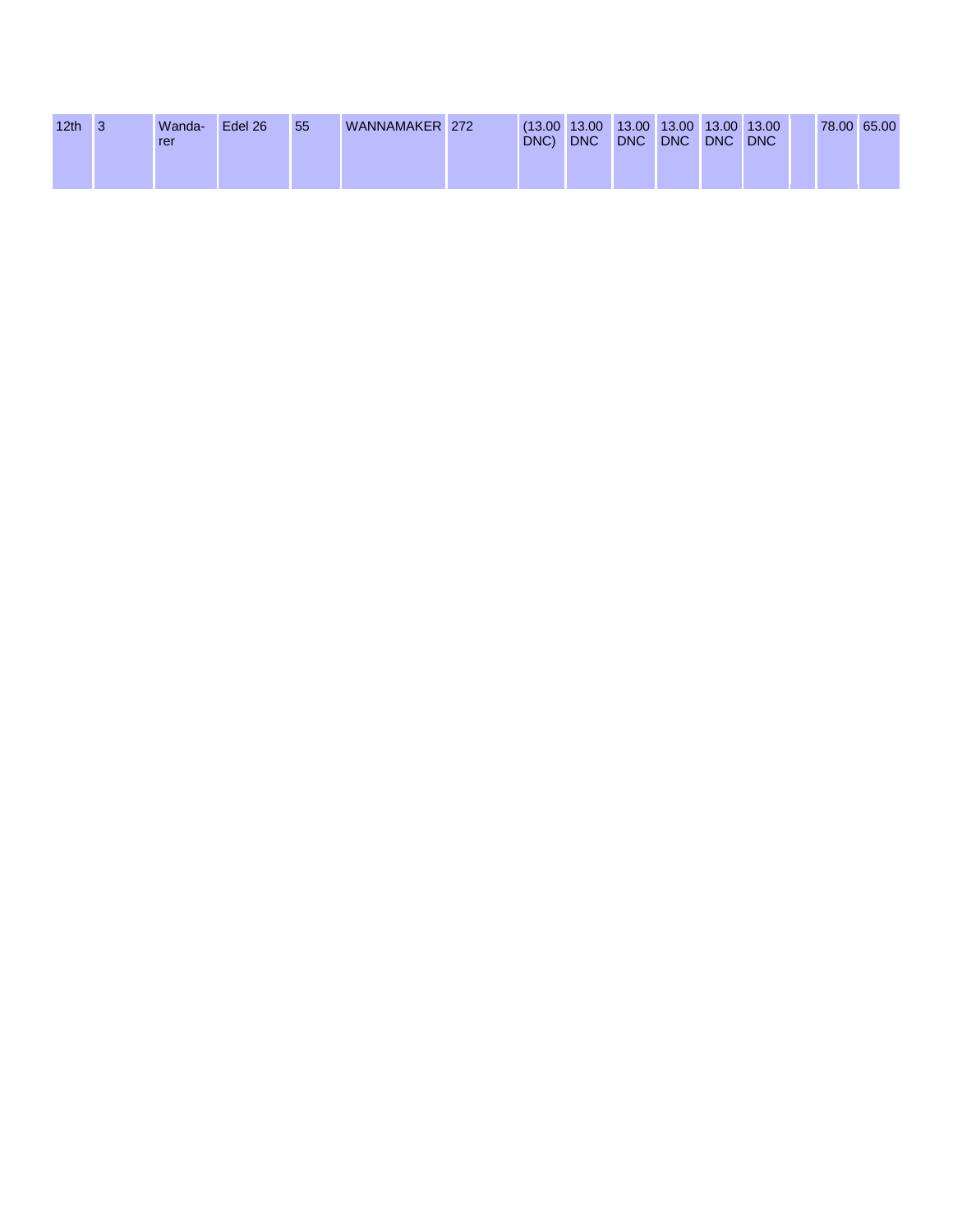## **2 Division**

|     | <b>Rank Division</b> | <b>Boat</b>             | <b>Class</b>                     | <b>SailNo</b> | <b>HelmName</b>  | <b>PHRFTOT</b> | R <sub>1</sub>          | R <sub>2</sub> | R3             | <b>R4</b>   | R <sub>5</sub>       | R <sub>6</sub> | R7 | Total      | <b>Nett</b> |
|-----|----------------------|-------------------------|----------------------------------|---------------|------------------|----------------|-------------------------|----------------|----------------|-------------|----------------------|----------------|----|------------|-------------|
|     |                      |                         |                                  |               |                  |                |                         |                |                |             |                      |                |    |            |             |
| 1st | 2                    | Lady in<br>Red          | Viking 22 3<br>Mod 2             |               | <b>DOYLE</b>     | 234            | $(5.00 \ 0.75)$<br>DNC) |                | 0.75           | $0.75$ 0.75 |                      | 0.75           |    | 8.75       | 3.75        |
| 2nd | $\overline{2}$       | <b>Patronus</b>         | Tanzer<br>22                     | 1612          | <b>MACDONALD</b> | 236            | 0.75                    | 2.00           | (5.00)<br>DNC) | 3.00 2.00   |                      | 2.00           |    | 14.75 9.75 |             |
| 3rd | 2                    | Mocha<br>Magic          | C&C 27-<br>3                     | 74021         | <b>MCGARVEY</b>  | 202            | 2.00                    | 3.00           | 3.00           |             | $2.00$ $(4.00)$ 3.00 |                |    |            | 17.00 13.00 |
| 4th | $\overline{2}$       | <b>Just Our</b><br>Pace | Paceship 1023<br><b>PY 26 IB</b> |               | <b>CURTIS</b>    | 224            | 3.00                    | (5.00)<br>DNC) | 2.00           | 4.00 3.00   |                      | 4.00           |    |            | 21.00 16.00 |

## **Sailed: 6, Discards: 1, To count: 5, Rating system: PHRFTOT, Entries: 4, Scoring system: Appendix A**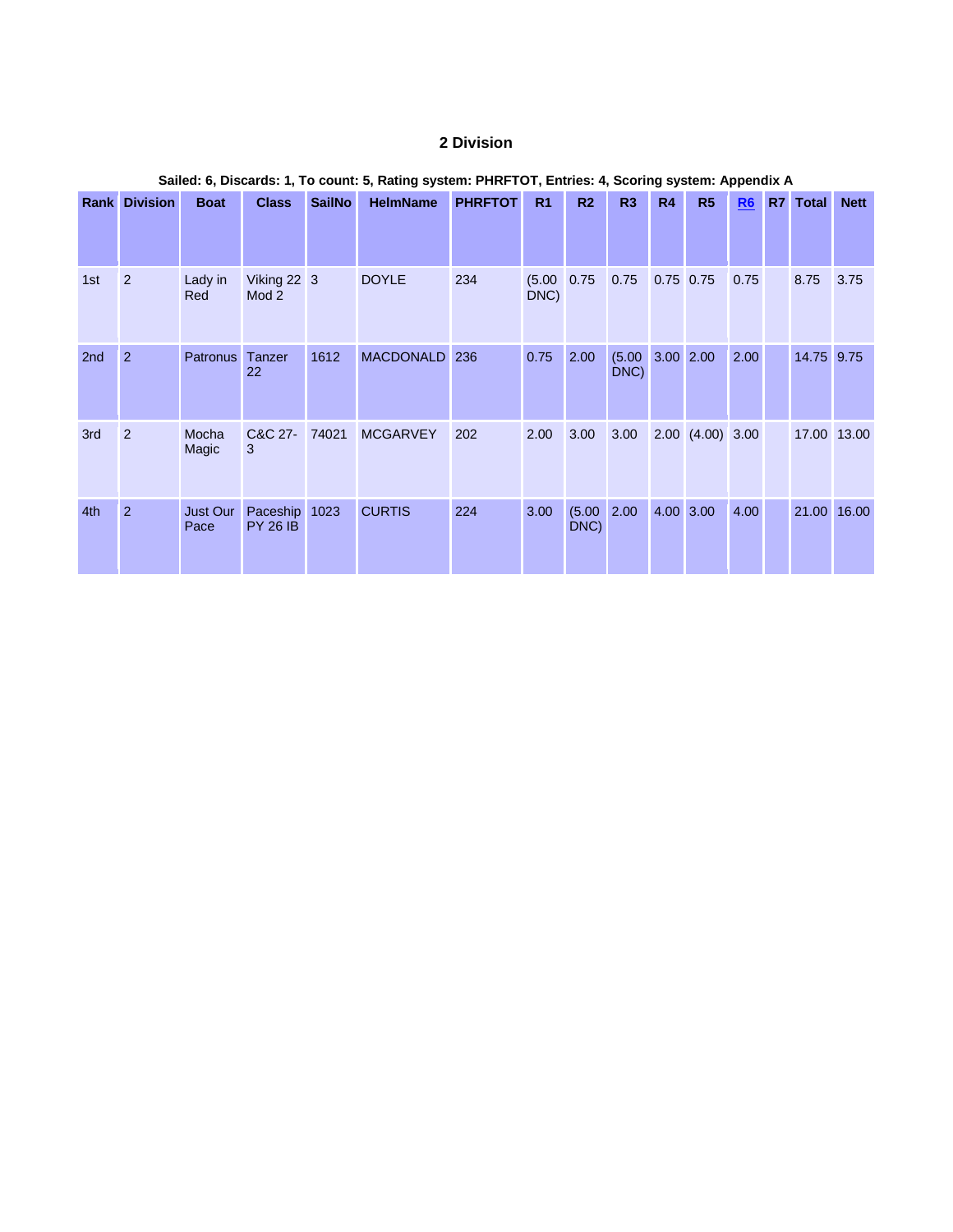## **Shark Division**

|      | <b>Rank Division</b> | <b>Boat</b>                             | <b>Class</b>            | <b>SailNo</b> | <b>HelmName PHRFTOT</b> |     | R <sub>1</sub> | R <sub>2</sub>          | R <sub>3</sub>             | R4                           | R5                  | R6                  | R7 Total    | <b>Nett</b> |
|------|----------------------|-----------------------------------------|-------------------------|---------------|-------------------------|-----|----------------|-------------------------|----------------------------|------------------------------|---------------------|---------------------|-------------|-------------|
|      |                      |                                         |                         |               |                         |     |                |                         |                            |                              |                     |                     |             |             |
| 1st  | <b>Shark</b>         | <b>Tiger Niles</b>                      | <b>SHARK 1489</b><br>24 |               | <b>AKER</b>             | 220 | 0.75           | 0.75                    | 2.00                       | 0.75                         | 3.00                | (14.00)<br>DNC)     | 21.25 7.25  |             |
| 2nd  | <b>Shark</b>         | <b>Stress</b><br>Relief                 | SHARK 612<br>24         |               | <b>STARR</b>            | 220 | 2.00           | 5.00                    | 0.75                       | $(8.00)$ 0.75                |                     | 2.00                | 18.50 10.50 |             |
| 3rd  | <b>Shark</b>         | Great<br>White                          | <b>SHARK 1880</b><br>24 |               | <b>MACKLIN</b>          | 220 | 4.00           | 2.00                    | (6.00)                     | 3.00                         | 4.00                | 6.00                | 25.00 19.00 |             |
| 4th  | Shark                | Mako                                    | <b>SHARK 1762</b><br>24 |               | <b>WAGER</b>            | 220 | 8.00           | $(14.00 \ 3.00$<br>DNC) |                            | 4.00                         | 10.00<br><b>OCS</b> | 3.00                | 42.00 28.00 |             |
| 5th  | <b>Shark</b>         | Rub-a-Dub                               | <b>SHARK</b> 1892<br>24 |               | <b>LEGATE</b>           | 220 | 7.00           | 7.00                    | 4.00                       | 6.00                         | (9.00)              | 8.00                | 41.00 32.00 |             |
| 6th  | Shark                | Airush                                  | SHARK 36<br>24          |               | <b>STEINITZ</b>         | 220 | 6.00           | (14.00 5.00<br>DNC)     |                            | 14.00<br><b>DNC</b>          | 7.00                | 0.75                | 46.75 32.75 |             |
| 7th  | <b>Shark</b>         | Destination SHARK 1112<br>Sao Miguel 24 |                         |               | <b>PACHECO</b>          | 220 | (9.00) 8.00    |                         | 9.00                       | 9.00                         | 5.00                | 5.00                | 45.00 36.00 |             |
| 8th  | <b>Shark</b>         | Pinner                                  | <b>SHARK</b> 1769<br>24 |               | FINDLATER 220           |     | 5.00           | DNC)                    | (14.00 14.00<br><b>DNC</b> | 2.00                         | 2.00                | 14.00<br><b>DNC</b> | 51.00 37.00 |             |
| 9th  | Shark                | Higher<br>Love                          | <b>SHARK</b> 1485<br>24 |               | LANDER, R 220           |     | 3.00           | 3.00                    | (14.00 5.00<br>DNC)        |                              | 14.00<br><b>DNC</b> | 14.00<br><b>DNC</b> | 53.00 39.00 |             |
| 10th | Shark                | Head over<br>Heels                      | <b>SHARK 1473</b><br>24 |               | LANDER, C               | 220 | 11.00 6.00     |                         | 7.00                       | $(14.00 \ 14.00$<br>DNC) DNC |                     | 4.00                | 56.00 42.00 |             |
| 11th | Shark                | Grey<br>Hound                           | SHARK 384<br>24         |               | <b>GRAY</b>             | 220 | 10.00          | (14.00 8.00)<br>DNC)    |                            | 7.00                         | 8.00                | 14.00<br><b>DNC</b> | 61.00 47.00 |             |

#### **Sailed: 6, Discards: 1, To count: 5, Rating system: PHRFTOT, Entries: 13, Scoring system: Appendix A**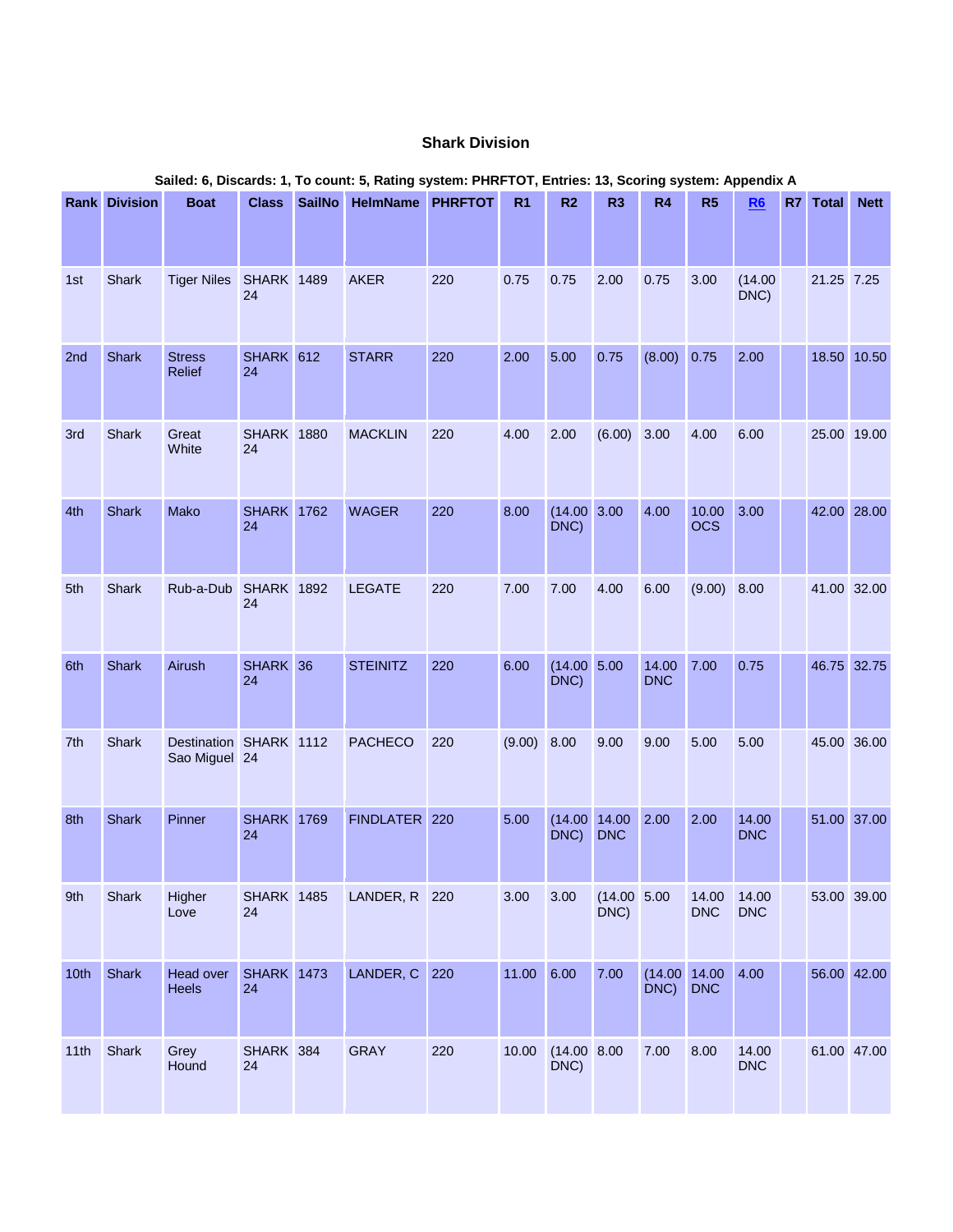| 12 <sub>th</sub> | <b>Shark</b> | Unicorn       | <b>SHARK 1836</b><br>24 | <b>BURCHAT</b> | 220 | 12.00<br><b>DNF</b>      | 9.00 | 10.00               | 10.00               | (14.00 7.00<br>DNC) |                     |  | 62.00 48.00 |
|------------------|--------------|---------------|-------------------------|----------------|-----|--------------------------|------|---------------------|---------------------|---------------------|---------------------|--|-------------|
| 13th             | Shark        | <b>Bullet</b> | <b>SHARK 1840</b><br>24 | <b>WILKES</b>  | 220 | $(14.00 \t 4.00$<br>DNC) |      | 14.00<br><b>DNC</b> | 14.00<br><b>DNC</b> | 6.00                | 14.00<br><b>DNC</b> |  | 66.00 52.00 |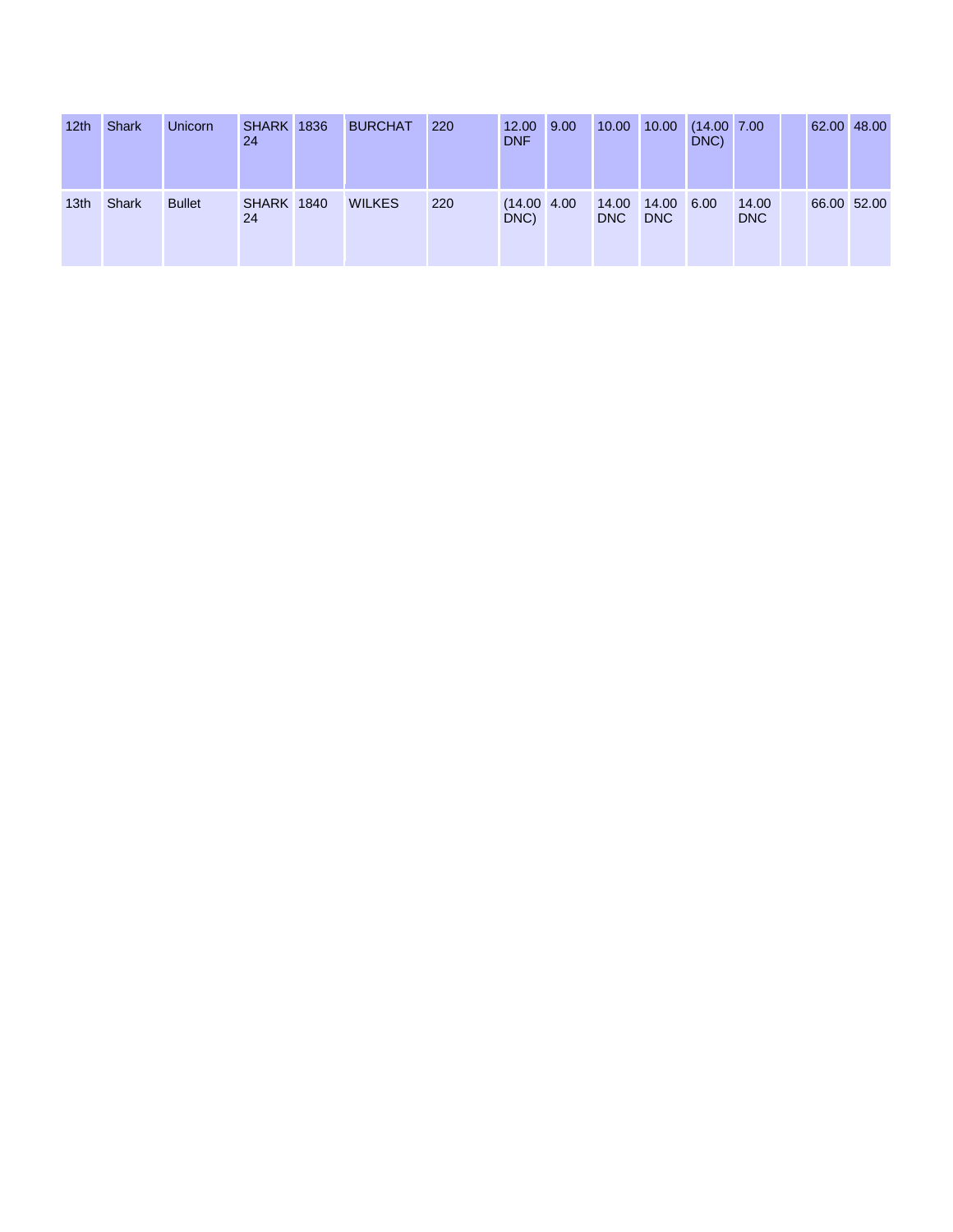## **R6 - 1 Division**

|                | <b>Rank Division</b> | <b>Boat</b>     | <b>Class</b>                 | <b>SailNo</b> | <b>HelmName</b>            | <b>PHRFTOT</b> | <b>Start</b> | <b>Finish</b>    | <b>Elapsed</b> | <b>Corrected</b> | <b>BCE</b>     | <b>Points</b> |
|----------------|----------------------|-----------------|------------------------------|---------------|----------------------------|----------------|--------------|------------------|----------------|------------------|----------------|---------------|
| $\overline{1}$ | $\overline{1}$       | J24             | J <sub>24</sub>              | 3880          | <b>BRESSETT</b><br>/ JEFFS | 168            | 18:00        | 18:46:31         | 0:46:31        | 0:46:16          | $0:00:00$ 0.75 |               |
| $\overline{2}$ | $\overline{1}$       | <b>Beowulf</b>  | Niagara<br>26 OB             | 147           | <b>THOMSON</b>             | 182            | 18:00        | 18:50:31         | 0:50:31        | 0:49:03          | $0:02:51$ 2.00 |               |
| 3              | 1                    |                 | Flintlock C&C Red<br>Wing 30 | 4017          | <b>SHERRATT</b>            | 188            | 18:00        | 18:52:52 0:52:52 |                | 0:50:48          | $0:04:43$ 3.00 |               |
| $\overline{4}$ | $\overline{1}$       | Spankin<br>Mad  | Hawkfarm<br>28               | 26075         | <b>THOMSON</b>             | 169            | 18:00        | 18:51:23 0:51:23 |                | 0:51:01          | $0:04:47$ 4.00 |               |
| 5              | 1                    | <b>Bell Air</b> | C&C 27-5 84189               |               | <b>REIDEL</b>              | 184            | 18:00        | 18:56:30 0:56:30 |                | 0:54:40          | 0:08:41 5.00   |               |

#### **Start: Start 1, Finishes: Place**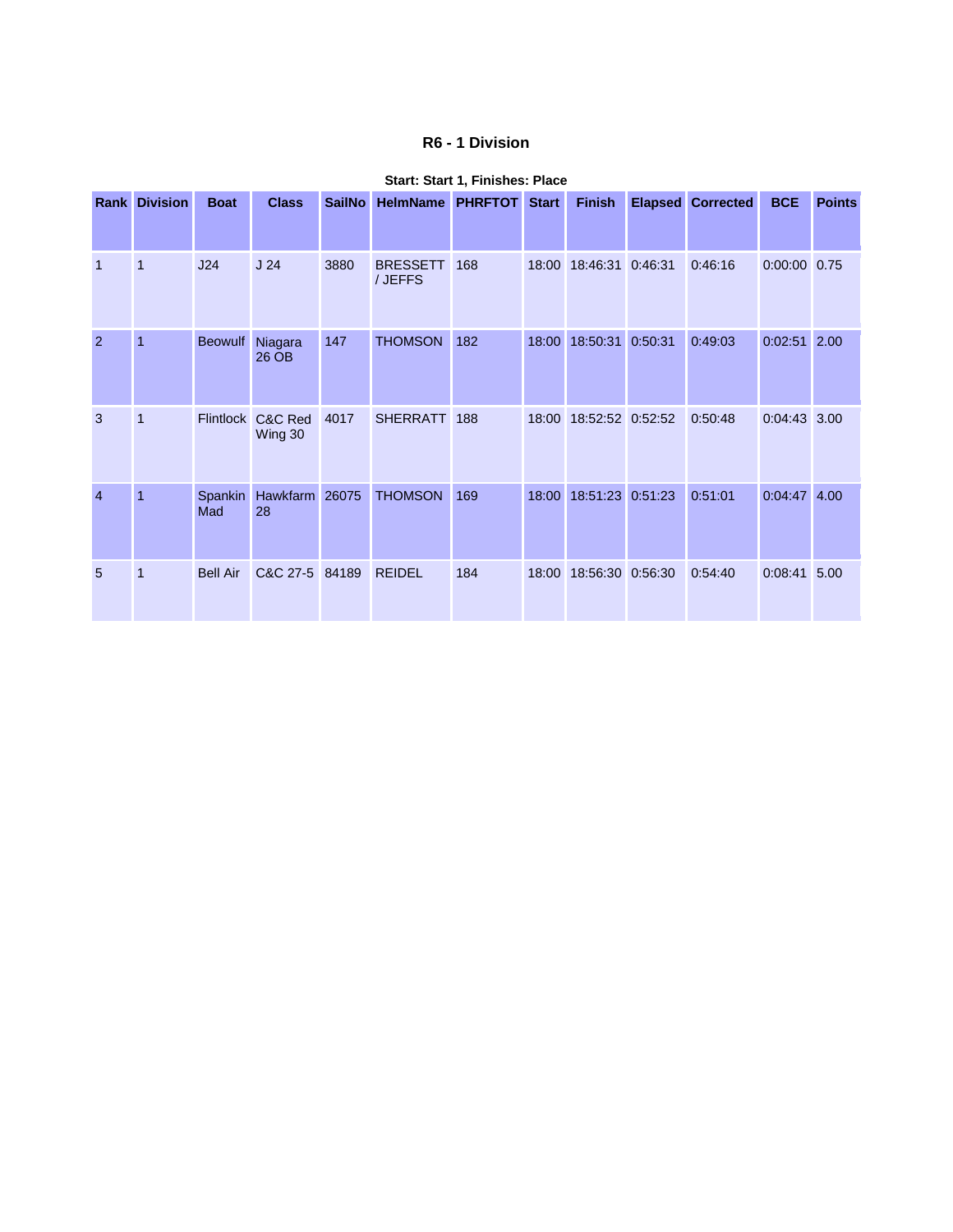## **R6 - 3 Division**

|                | <b>Rank Division</b> | <b>Boat</b>                     | <b>Class</b>        |       | SailNo HelmName PHRFTOT Start |     |       | <b>Finish</b>          |            | <b>Elapsed Corrected</b> | <b>BCE</b>     | <b>Points</b> |
|----------------|----------------------|---------------------------------|---------------------|-------|-------------------------------|-----|-------|------------------------|------------|--------------------------|----------------|---------------|
| 1              | 3                    | Dream<br>Weaver                 | Tanzer 26           | 480   | <b>LLOYST</b>                 | 238 | 18:10 | 19:13:52 1:03:52       |            | 0:56:35                  | $0:00:00$ 0.75 |               |
| $\overline{2}$ | 3                    | <b>Silent</b><br><b>Running</b> | <b>C&amp;C 25</b>   | 44098 | <b>SMITH</b>                  | 239 | 18:10 | 19:15:04               | 1:05:04    | 0:57:33                  | $0:01:06$ 2.00 |               |
| 3              | 3                    | Freya                           | Grampian<br>26 IB   | 516   | <b>RENDER</b>                 | 261 |       | 18:10 19:18:29 1:08:29 |            | 0:58:34                  | $0:02:19$ 3.00 |               |
| $\overline{4}$ | 3                    | Irish<br>Rover<br>III           | Catalina<br>30 TMBS | 6135  | <b>SULLIVAN</b>               | 208 | 18:10 | 19:14:30 1:04:30       |            | 0:59:57                  | $0:03:38$ 4.00 |               |
| 5              | 3                    | Quinte                          | Hullmaster<br>31    | 19    | <b>SHAW</b>                   | 256 |       |                        | <b>DNF</b> |                          |                | 5.00          |

#### **Start: Start 1, Finishes: Place**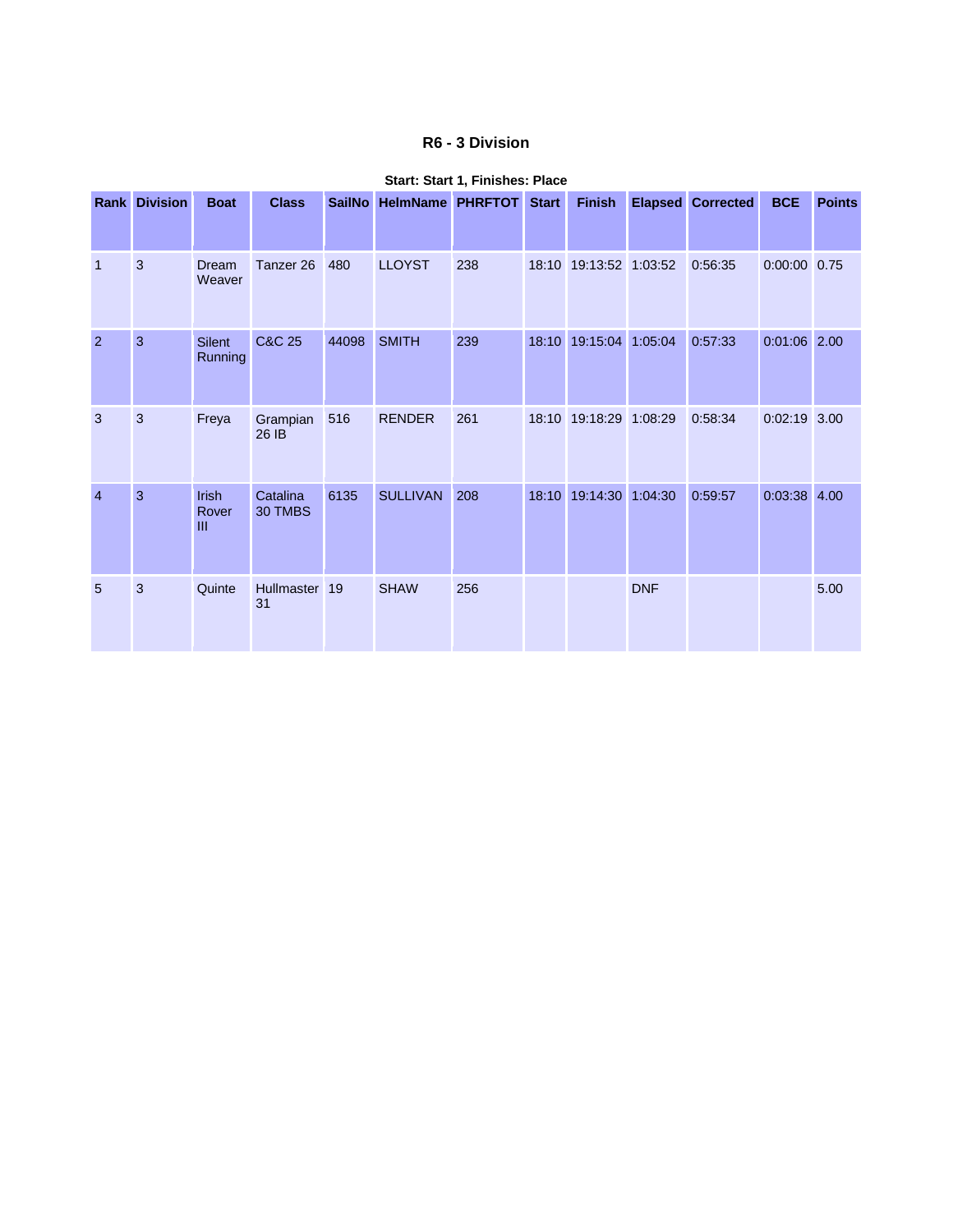## **R6 - 2 Division**

|                | <b>Rank Division</b> | <b>Boat</b>      | <b>Class</b>                    | <b>SailNo</b> | <b>HelmName</b>  | <b>PHRFTOT</b> | <b>Start</b> | <b>Finish</b>          | <b>Elapsed</b> | <b>Corrected</b> | <b>BCE</b>     | <b>Points</b> |
|----------------|----------------------|------------------|---------------------------------|---------------|------------------|----------------|--------------|------------------------|----------------|------------------|----------------|---------------|
|                | 2                    | Lady in<br>Red   | Viking 22 3<br>Mod <sub>2</sub> |               | <b>DOYLE</b>     | 234            |              | 18:00 18:59:53 0:59:53 |                | 0:53:23          | $0:00:00$ 0.75 |               |
| $\overline{2}$ | 2                    | <b>Patronus</b>  | Tanzer<br>22                    | 1612          | <b>MACDONALD</b> | 236            | 18:00        | 19:03:32 1:03:32       |                | 0:56:27          | $0:03:28$ 2.00 |               |
| 3              | 2                    | Mocha<br>Magic   | C&C 27-<br>3                    | 74021         | <b>MCGARVEY</b>  | 202            | 18:00        | 19:02:42 1:02:42       |                | 0:58:51          | $0:05:50$ 3.00 |               |
| $\overline{4}$ | 2                    | Just Our<br>Pace | Paceship<br><b>PY 26 IB</b>     | 1023          | <b>CURTIS</b>    | 224            | 18:00        | 19:14:34               | 1:14:34        | 1:07:32          | $0:15:38$ 4.00 |               |

#### **Start: Start 1, Finishes: Place**